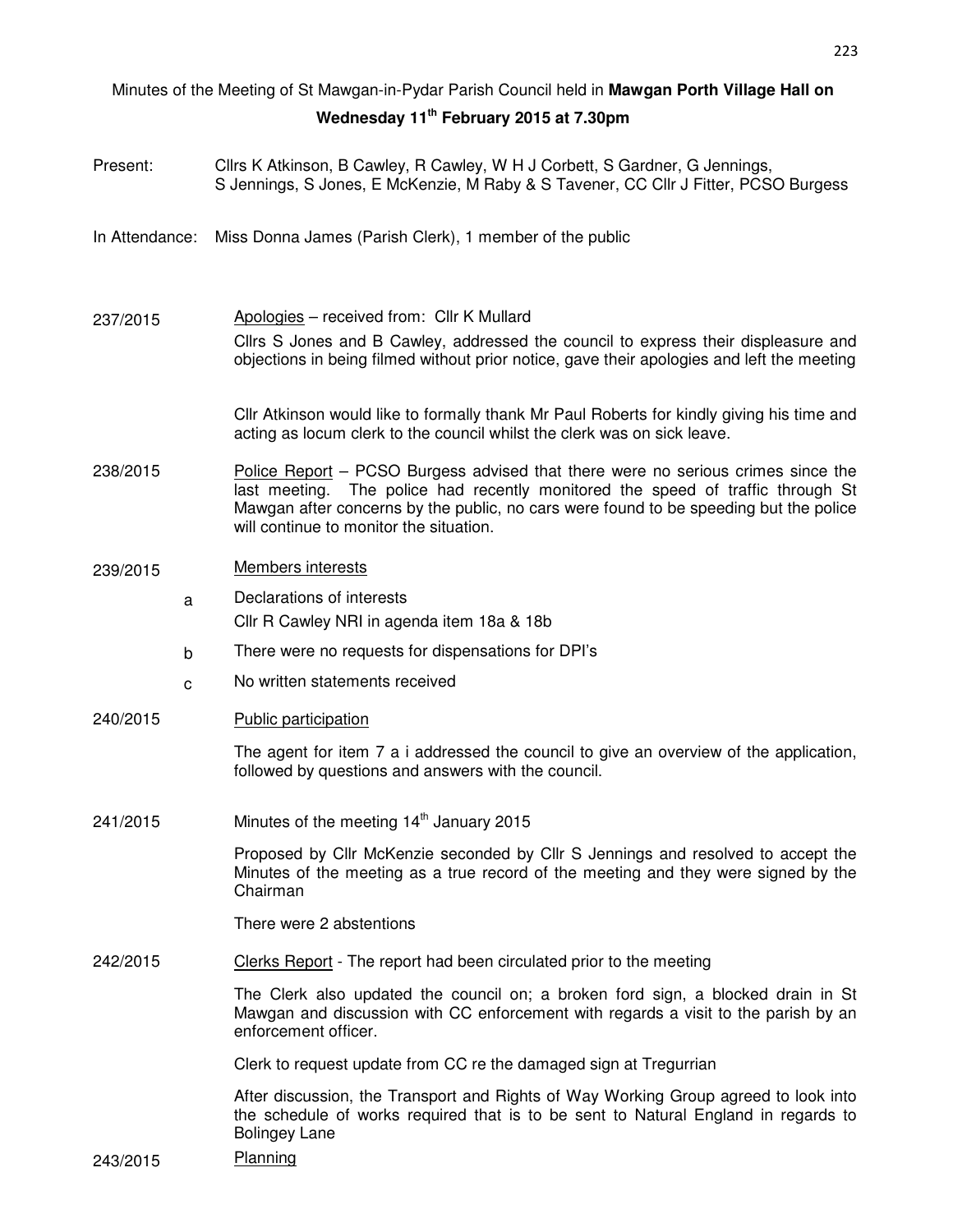#### a **New applications – responses to Cornwall Council**

i PA14/12128, Odd Spot Mawgan Porth Hill Mawgan Porth Newquay TR8 4BN, Construction of replacement dwelling. Mr D Gammage

After some discussion, proposed by Cllr Corbett, seconded by Cllr Gardner and resolved that the council would defer comment on the application until the parish council meeting in March, subject to provision and sight of a photo montage of the proposed development.

- b Advices and decisions by Cornwall Council circulated
- c To discuss planning enforcement issues to refer any new issues and updates if any The clerk advised the council of two enforcement issues sent to the council by

parishioners regarding:

The Scarlett Hotel – proposed by Cllr S Jennings, seconded by Cllr Gardner and resolved that the clerk write to the hotel to ascertain what works are taking place – Cllrs Atkinson, Corbett and Tavener abstained from the vote

Church Lane - proposed by Cllr McKenzie, seconded by Cllr R Cawley and resolved that the clerk log the query with CC enforcement – Cllrs Atkinson and Gardner abstained from the vote

d Affordable housing update - none

## 244/2015 Neighbourhood Planning - none

#### 245/2015 Working groups:

- a Beach and environment
	- i Firework display on the beach in May the council do not own the area of beach the proposed display will be on. The council have no objection to the display.

A parishioner had queried the works on Mawgan Porth beach since the storms last year, the Beach Working Group will look into the possibility and costs of placing granite boulders along the bottom of the dunes

- b Amenities
	- i Working Group report none received
- c Transport and Rights of Way
	- i Working Group report:

Clerk to contact CC/Highways to report potholes on the road between Trevenna Cross and Lanvean near Higher Parsonage

Cllr R Cawley advised the council re a blocked drain in St Mawgan

- 246/2015 Reports to receive reports from meetings Cllr Atkinson reported to the council regarding the meeting for Denzell Downs Wind Farm. Money will not be paid to the council until after one full year of production by the wind farm, the money will be split with Colan PC for projects within the parishes. There will be a panel of representatives who will assess the projects. Cllr Atkinson suspended standing order 5, for this item only, to allow CC Cllr Fitter to address the council. CC Cllr Fitter confirmed the information given by Cllr Atkinson.
- 247/2015 To note and discuss if appropriate the correspondence received since the last meeting and any associated actions and expenditure – circulated prior to meeting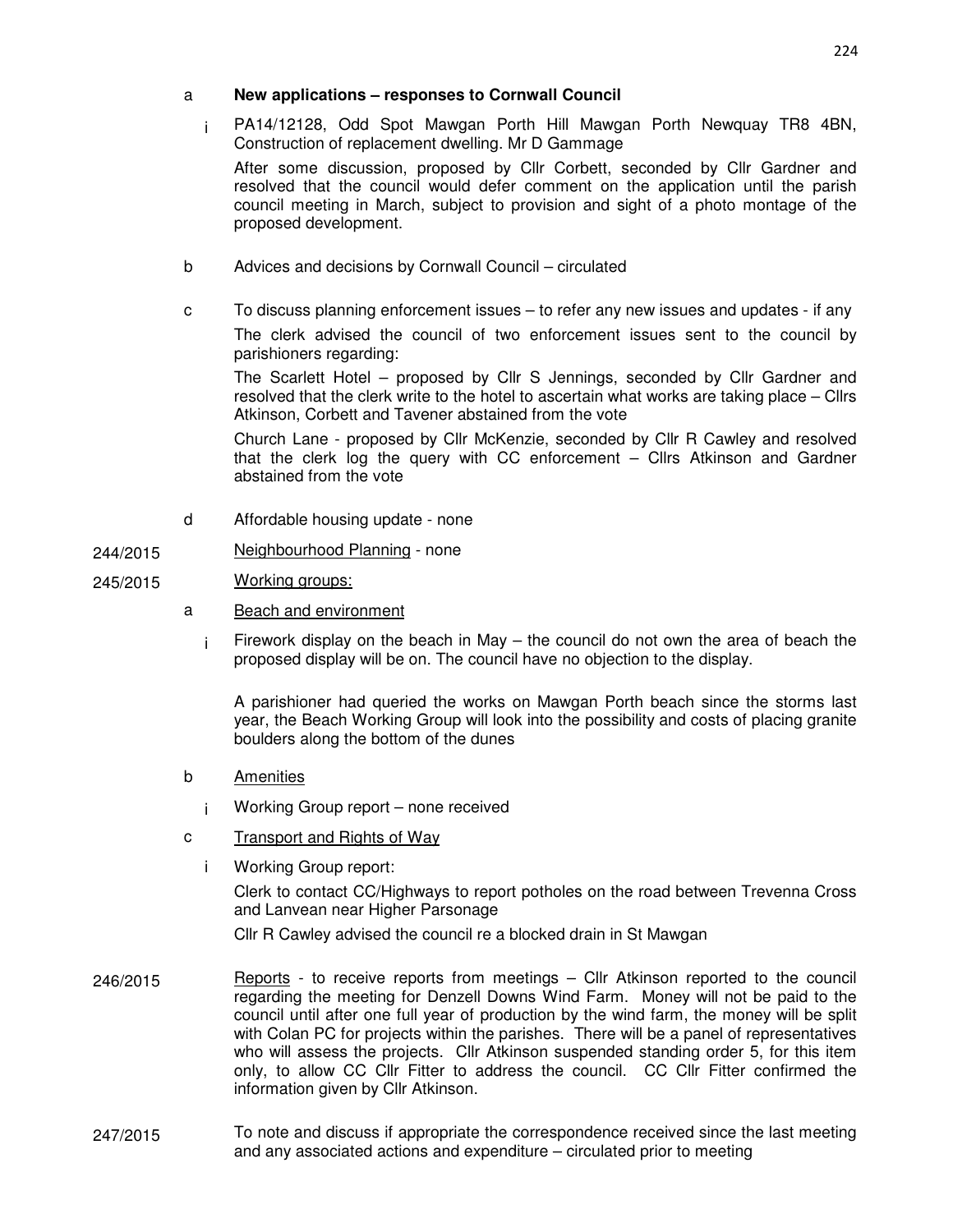248/2015 To consider and adopt the draft standing orders received by the council in December 2014

> After lengthy discussion the council asked the clerk to add information on working groups and re-draft Section 10 'motions requiring notice' of the draft standing orders document and to work on part 2 financial regulations and then redraft the document

> Proposed by Cllr Gardner, seconded by Cllr Tavener that the council remove the section in the standing orders that state that councillors are required to leave the room if they have a disclosable pecuniary interest, non registerable interest or other substantial interest. The proposal was not carried after a vote by the council – which was 2 councillors for the proposal and 7 councillors against the proposal and no abstentions

#### **The Chairman suspended standing order 20 to allow the meeting to continue until 10pm**

249/2015 To receive a report on the options for a replacement mower

Cllr Atkinson and the clerk advised the council of the costs for replacement mowers that they have researched. The council had been asked if they wished for a demonstration of one second hand mower. After lengthy discussion the Chairman agreed that the council have an extraordinary meeting to discuss and agree the purchase of a replacement mower

250/2015 To consider locations for defibrillators within the parish Cllr Raby updated the council on the location options and the requirement for donations for the running costs of the defibrillators. The council will add the item to next months meeting

### 251/2015 Mawgan Porth toilets – update Cllr Tavener advised the approximate running costs of the toilets would be in the region of £11,000 per annum

252/2015 Accounts

Proposed by Cllr Corbett, seconded by Cllr Raby and **resolved** by the council that accounts totalling £1,340.16, listed below, were approved for payment and duly signed. Cllr Gardner abstained from the vote

| T Michell   | Maintenance - January                    |    | £ 749.44 |
|-------------|------------------------------------------|----|----------|
| D James     | Salary & Exp - January                   |    | £ 430.62 |
| <b>HMRC</b> | PAYE Tax & NI                            |    | £ 102.60 |
|             | Mrs I Bruster Fountain Caretaker 2014/15 | £  | 50.00    |
|             | Parish News Annual Subscription          | £. | 7.50     |
|             |                                          |    |          |
| Total       |                                          |    | £1340.16 |

253/2015 Notice of items for the next meeting: Defibrillator Costs/Donations Beach Cleaning Contract